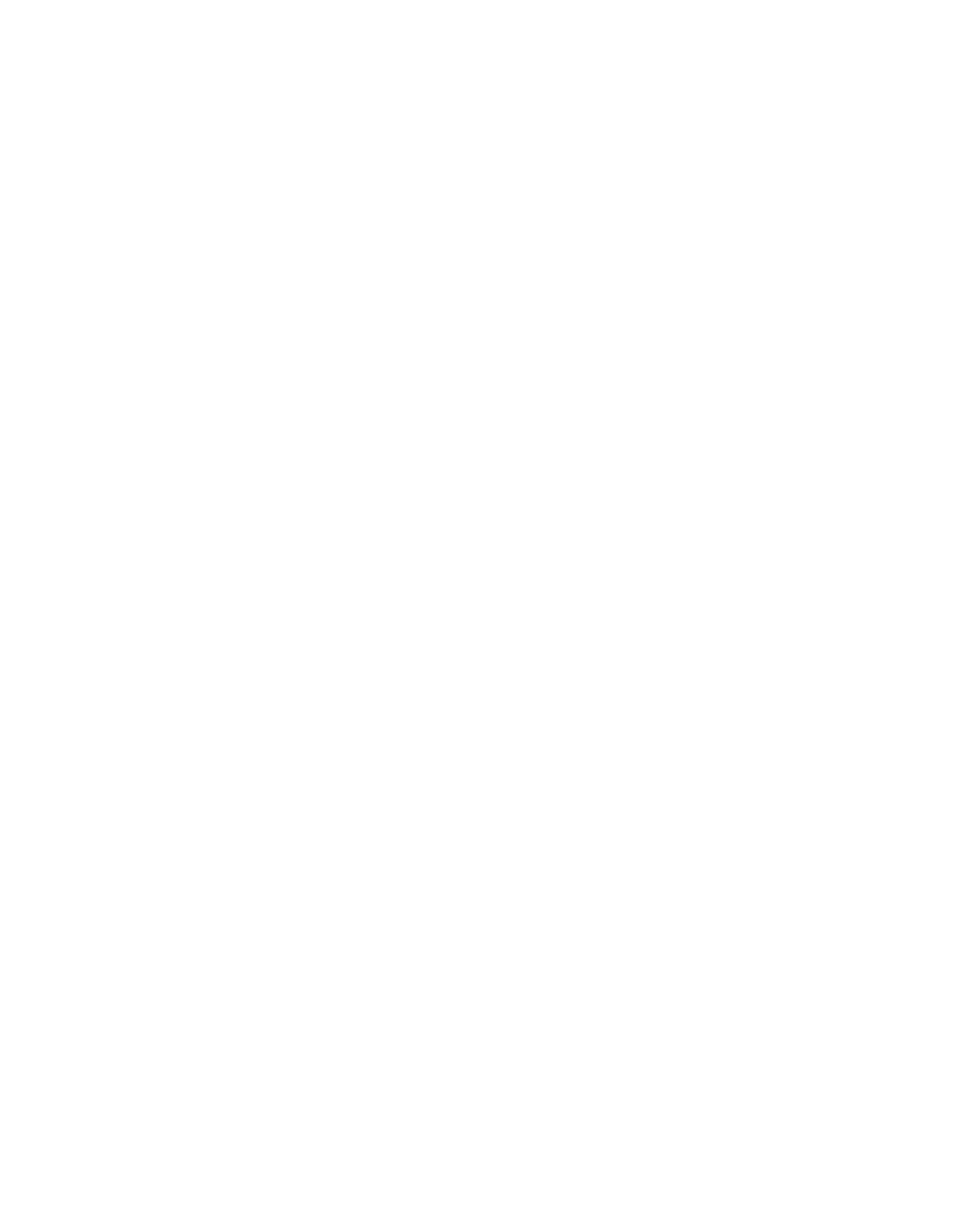# **Overview**

The *Global Monitoring Report* (GMR), jointly produced by the World Bank and International Monetary Fund (IMF), is an annual report card on the world's progress toward the Millennium Development Goals (MDGs). Now in its 10th edition, the GMR also outlines prospects for the attainment of the MDGs and assesses the support of the international community. Achieving as many MDGs as possible before 2015 remains an urgent endeavor for the development community. This GMR highlights those MDGs that are lagging in progress and consequently need additional attention, while pointing out that accelerating toward attainment of one MDG will likely provide positive spillovers to the attainment of others. The Report shows that official development assistance (ODA) and progress with aid effectiveness have been less than stellar.

Each annual report has a thematic focus, an aspect of the development agenda on which the GMR provides a more in-depth assessment. The theme of GMR 2013 is rural-urban disparities in development and ways urbanization can better help achieve the MDGs. Not only is the theme highly relevant for assessing progress within the current MDG framework, but it also has the potential to inform discussions about the post-2015 development framework in which urbanization will be a major factor—96 percent of the additional 1.4 billion people in the developing world in 2030 will live in urban areas.

Urbanization matters. In the past two decades, developing countries have urbanized rapidly, with the number of people living in urban settlements rising from about 1.5 billion in 1990 to 3.6 billion (more than half of the world's population) in 2011. The report finds that urban poverty rates are significantly lower than rural poverty rates and that urban populations have far better access to the basic public services defined by the MDGs, such as access to safe water and sanitation facilities, even though within urban areas asymmetries in access are large. If the forces of urbanization are not managed speedily and efficiently, slum growth can overwhelm city growth, exacerbate urban poverty, and derail MDG achievements. As the GMR points out, however, people are located along a continuous rural-urban spectrum, and large cities are not necessarily places where the urban poor are concentrated. Smaller towns matter greatly for urban poverty reduction and service delivery. As urban centers continue their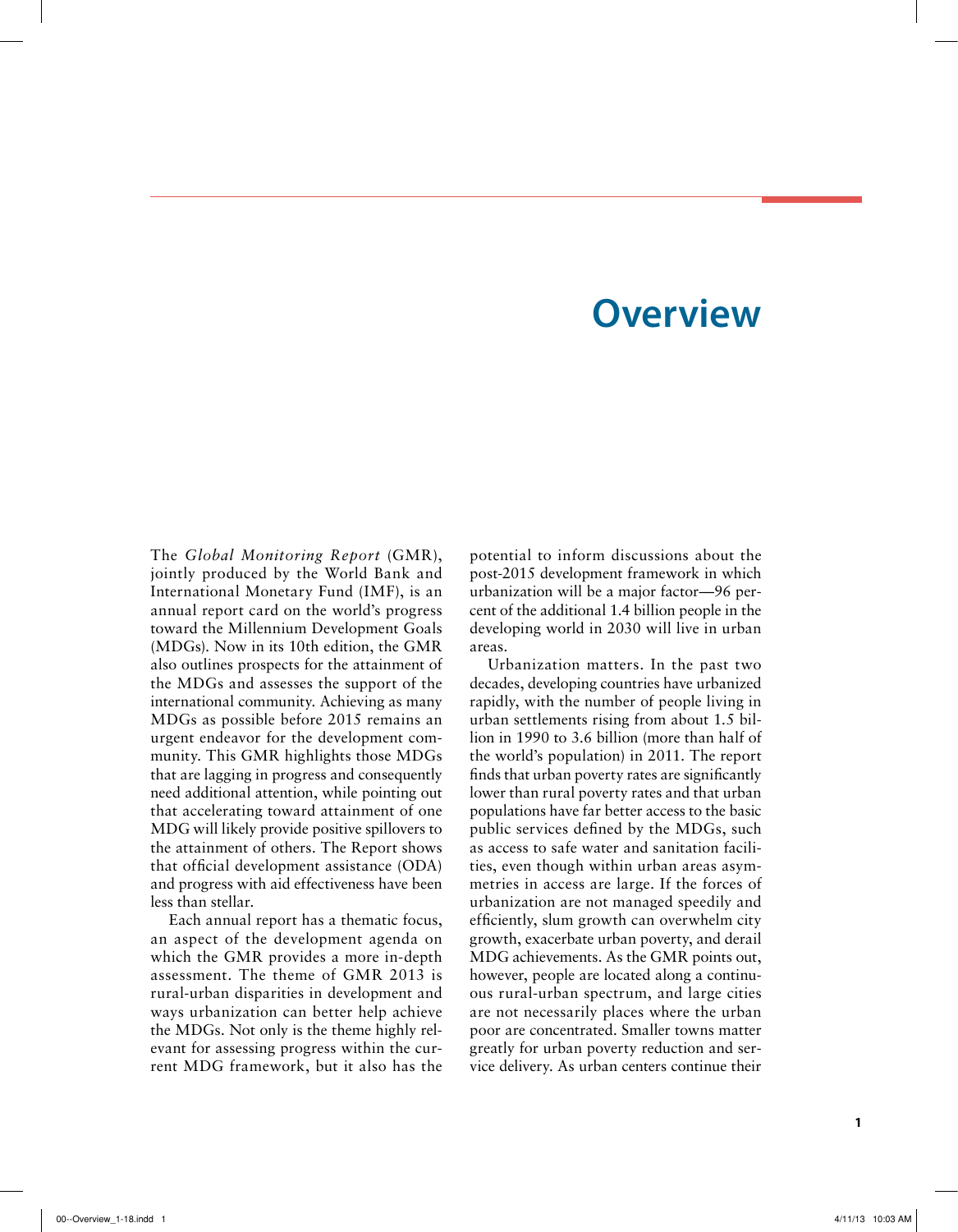# GMR 2013 | Rural-Urban Dynamics and the **GMR 2013** | Millennium Development Goals **Millennium Development Goals**



Four MDG targets have been met: MDG 1.a (halving extreme poverty), two parts of MDG 7 (access to safe water and improved lives of slum dwellers, and part of MDG 3.a (gender parity in primary education). Progress on the remaining MDGs is limited, except for MDG 3.a (gender parity in primary and secondary education), which is close to being on target.

Populations are typically seen as being spatially bipolar. In reality, people and poverty are located along a spectrum from rural to urban, with many types of settlements from small to large towns. The experience is that the smaller the town, the higher the poverty rate, with less access to MDG-related services.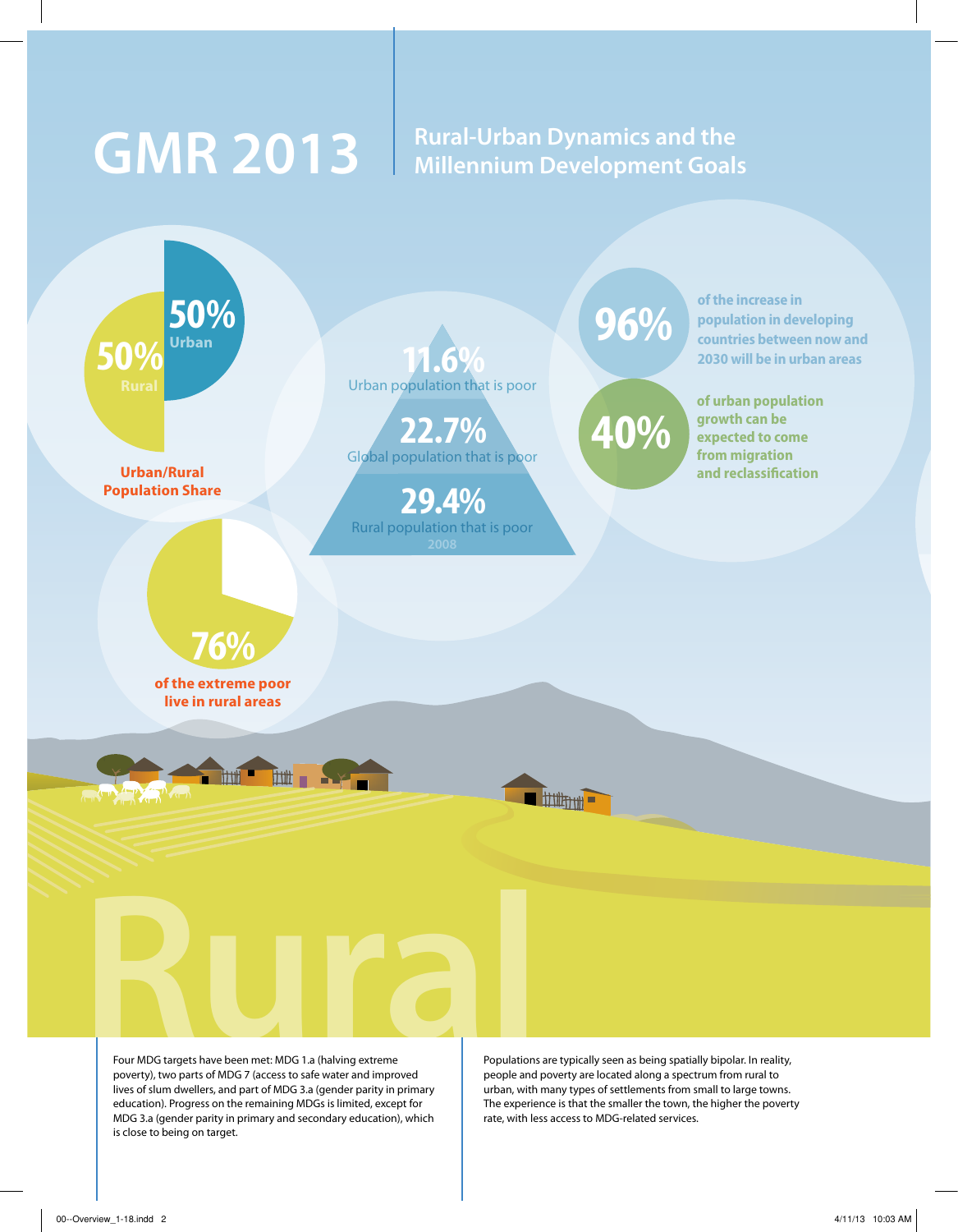

The MDGs reflect the basic needs of all citizens, and governments should aim to meet them fully in both urban and rural areas. But resources are scarce, and priorities must be set. Much of the sequencing will depend on local conditions regarding degree of urbanization and rural-urban differences in MDG outcomes.

Urbanization by itself is no guarantee for success. If unregulated and poorly planned, urbanization can lead to disproportionate increases in slums. GMR 2013 calls for an integrated strategy to better manage the planning-connecting-financing formula of urbanization.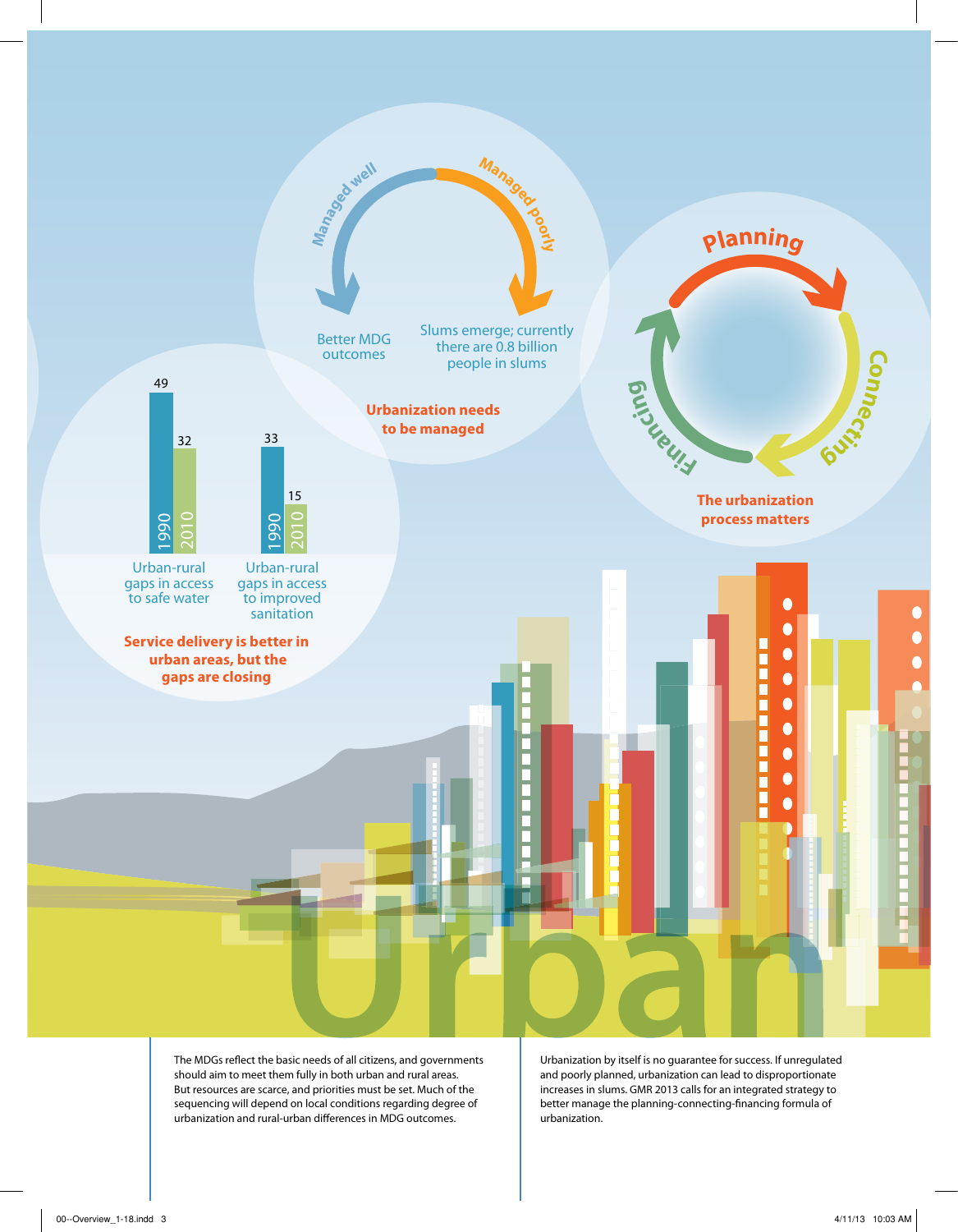inexorable growth over the next decades, GMR 2013 calls for an integrated strategy to better manage the planning-connectingfinancing formula of urbanization.

Notwithstanding the importance of urbanization in poverty reduction and MDG attainment, rural areas remain a huge challenge—one that underscores the importance of being vigilant regarding policies that aim to improve agricultural productivity; if successful, these policies can provide positive synergies for farm incomes and nonfarm employment. GMR 2012 highlighted the promotion of increased yields through research, extension, and improved water management, improvements in the functioning of land markets, and increased integration of domestic markets with world markets as a possible set of policies that would positively contribute to increased productivity in the agricultural sector. In addition, closing the gender gap in education can boost rural women's empowerment by increasing agricultural incomes;

relative to male farmers, female farmers have lower productivity, which is directly related to their educational attainment. With 75 percent of the world's poor residing in rural areas, the challenge of effective rural development remains daunting but achievable with complementary rural-urban development policies and actions.

#### **Progress toward achieving the MDGs: The report card**

With the 2015 deadline set by the international development community to attain the MDGs just over two years away, only 4 of the 21 MDG targets or subtargets have been met worldwide (figure O.1). New estimates confirm the 2012 reports that MDG 1.a reducing the \$1.25-a-day poverty rate (2005 purchasing power parity)—was reached in 2010, falling below half of its 1990 value (box O.1). As reported in GMR 2012, the world also met part of MDG 7.c to halve the



#### **Figure O.1 Global progress toward achieving the MDGs**

*Source:* World Bank staff estimates.

*Note:* Intermediate targets were calculated using a linear progression over 25 years, resulting in a needed progress of 4 percent a year. Note that the corresponding target for 2010 would equal 80 percent, and for 2011, 84 percent, to be on track to attain the MDG by 2015. Any value above those intermediate targets indicates that the world is ahead of the required pace to meet the MDG. A value of 100 percent means that the MDG has been met. PPP = purchasing power parity.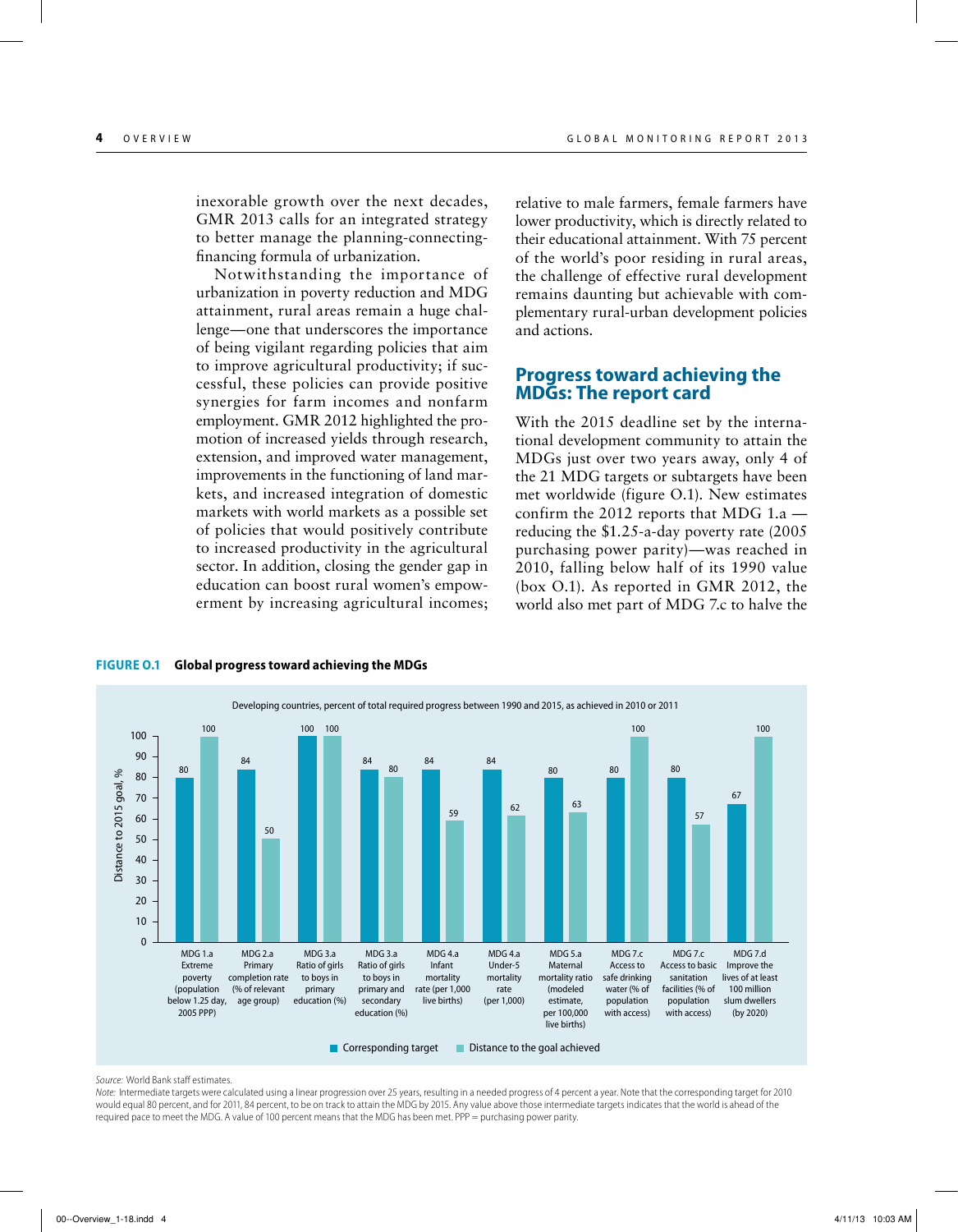#### **Box O.1 MDG 1 for extreme poverty**

New poverty projections for 2015 are the result of various updates of new and more recent household surveys and a new forecast of per capita consumption growth. Sufficient data do not exist to estimate progress on reducing extreme poverty in 36 developing countries. Consequently, the forecasts for these countries are based on changes in income poverty in the surveys of similar countries.

Updated economic projections for developing countries by the World Bank indicate that an estimated 970 million people will continue in 2015 to live below \$1.25 a day, equivalent to 15.5 percent of the population in the developing world. That is lower than the previous estimate of 1 billion people (16.3 percent) done in 2012. New survey information on household budgets, used to estimate the 2010 figures, shows additional improvements in all regions except Sub-Saharan Africa compared with the 2012 extreme poverty estimates. Note that

because new and more complete surveys for Sub-Saharan Africa have become available this year, even the 2008 poverty number had to be revised upward from the 47.5 percent estimate last year to 49.2 percent this year. This new estimate adversely affected the projection of extreme poverty by 2015 for the region, which is now estimated at 42.3 percent, compared to 41.2 percent at the time of last year's GMR. The total projection of 970 million extremely poor people in 2015 is significantly lower than the 1.9 billion people living in extreme poverty in 1990 (43.1 percent).

Except for Sub-Saharan Africa, which had the worst starting position, all regions are expected to achieve the MDG 1.a target of halving extreme poverty by 2015. The poverty reduction in the East Asia and Pacific region has been spectacular as the rate of extreme poverty was reduced from 56.2 in 1990 to 12.5 in 2010.

| Share of population below \$1.25 a day (2005 PPP) |         |         |         |         |                 |  |  |  |  |  |  |
|---------------------------------------------------|---------|---------|---------|---------|-----------------|--|--|--|--|--|--|
| Region                                            | 1990    | 2005    | 2008    | 2010    | 2015 (forecast) |  |  |  |  |  |  |
| <b>Fast Asia and Pacific</b>                      | 56.2    | 16.8    | 14.3    | 12.5    | 5.5             |  |  |  |  |  |  |
| Europe and Central Asia                           | 1.9     | 1.3     | 0.5     | .07     | 0.4             |  |  |  |  |  |  |
| Latin America and the Caribbean                   | 12.2    | 8.7     | 6.5     | 5.5     | 4.9             |  |  |  |  |  |  |
| Middle Fast and North Africa                      | 5.8     | 3.5     | 2.7     | 2.4     | 2.6             |  |  |  |  |  |  |
| South Asia                                        | 53.8    | 39.4    | 36.0    | 31.0    | 23.2            |  |  |  |  |  |  |
| Sub-Saharan Africa                                | 56.5    | 52.3    | 49.2    | 48.5    | 42.3            |  |  |  |  |  |  |
| Total                                             | 43.1    | 25.0    | 22.7    | 20.6    | 15.5            |  |  |  |  |  |  |
| Millions of people below \$1.25 a day (2005 PPP)  |         |         |         |         |                 |  |  |  |  |  |  |
| Region                                            | 1990    | 2005    | 2008    | 2010    | 2015            |  |  |  |  |  |  |
| East Asia and Pacific                             | 926.4   | 332.1   | 284.4   | 250.9   | 114.5           |  |  |  |  |  |  |
| Europe and Central Asia                           | 8.9     | 6.3     | 2.2     | 3.1     | 1.9             |  |  |  |  |  |  |
| Latin America and the Caribbean                   | 53.4    | 47.6    | 36.9    | 32.3    | 30.0            |  |  |  |  |  |  |
| Middle Fast and North Africa                      | 13.0    | 10.5    | 8.6     | 8.0     | 9.3             |  |  |  |  |  |  |
| South Asia                                        | 617.3   | 598.3   | 570.7   | 506.8   | 406.5           |  |  |  |  |  |  |
| Sub-Saharan Africa                                | 289.7   | 394.9   | 399.3   | 413.8   | 408.0           |  |  |  |  |  |  |
| Total                                             | 1,908.6 | 1,389.6 | 1,302.8 | 1,214.9 | 970.2           |  |  |  |  |  |  |

*Source:* World Bank staff calculations from PovcalNet database. See http://iresearch.worldbank.org/PovcalNet/index.htm for additional information and data. *Note:* PPP = purchasing power parity.

proportion of people without safe access to drinking water. MDG 7.d—to have achieved a significant improvement in the lives of at least 100 million slum dwellers by 2020 was also achieved.<sup>1</sup> Finally, the first part of MDG 3.a—to eliminate gender disparity in primary education—was accomplished in 2010. Global progress on the full MDG 3.a (to eliminate gender disparity in primary and secondary education) is close to being on track.

Overall, global progress on the remaining MDGs has been less than stellar, however,

#### **Table BO.1.1 Poverty by region**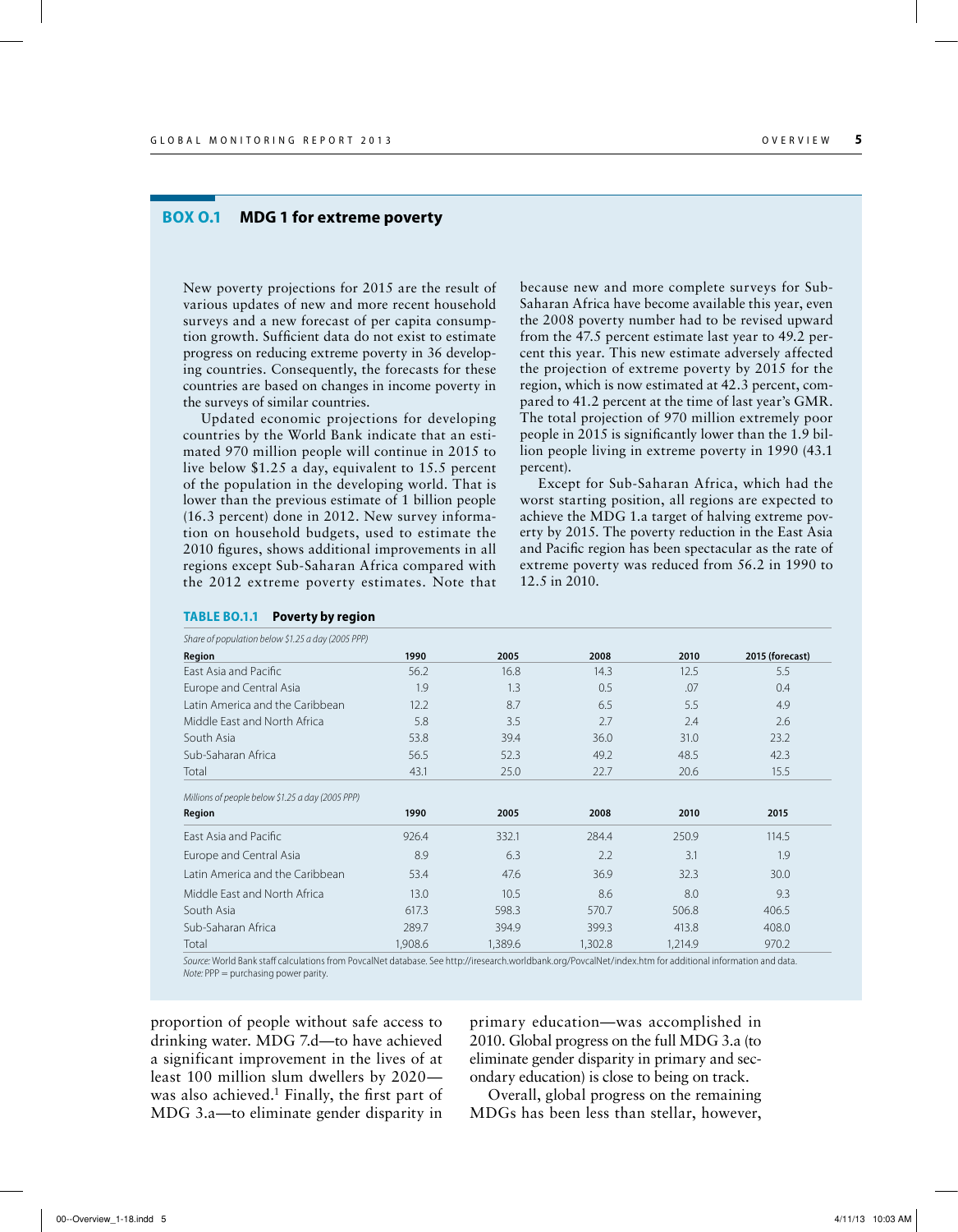particularly on those related to education  $(MDG 2.a)$  and health  $(MDG 4.a$  and 5.a), and a vast acceleration of progress is needed to achieve all of the goals by 2015. Accelerating progress toward attainment of these MDGs is not only intrinsically desirable but can produce positive spillovers between different development objectives. Reducing infant mortality and improving maternal health can pay additional dividends by increasing the returns to subsequent investments in human capital. A vast literature demonstrates that human capital formation is a cumulative process and that the first few years in a child's development are critical, as noted in GMR 2012. In addition, the accomplishment of the extreme poverty MDG bodes well for achievement of other MDGs, given the interrelationship between reduction of extreme (income) poverty and progress toward the various nonpoverty MDGs. For MDG 2.a (ensuring that, by 2015, children everywhere will be able to complete a full course of primary schooling), it is probably already too late, because completion rates depend on net enrollment rates, which have not reached 100 percent: in 2011, the net enrollment rate in primary education stood at only 88.8 percent globally.

Regional progress toward achieving the MDGs is more diverse. At one end of the spectrum, the East Asia and Pacific region is on target to meet most if not all of the MDGs, while at the other end, Sub-Saharan Africa is off target on most MDGs. Those regions still lagging started from positions that required the most absolute progress, however, and they have made significant progress in absolute terms, particularly on those MDGs that the world as a whole is struggling to meet. The relative nature by which many of the MDGs are defined masks to a large extent these accomplishments.

Evaluating progress toward attainment of the MDGs at the country level shows even further diversity (figure O.2). Sufficient progress toward MDG 3.a is most prevalent, with 72 countries on track, while only 18 countries are on track to meet MDG 4.a (reducing infant mortality). However, an additional

20 countries are projected to meet this MDG between 2015 and 2020. With a significant acceleration of effort, these countries could achieve MDG 4.a by 2015 or shortly thereafter. The same holds for the reduction in under-five mortality: 22 countries have made progress but require an additional push to achieve the target by or close to 2015.

#### **Global growth and its implications for the MDGs**

The global economy is expected to recover, but only very gradually. While the road to recovery in advanced economies will remain bumpy, downside risks to the global outlook have eased as policy intentions in developed economies have become clearer and commodity price volatility has abated. Although, important short- and medium-term downside risks remain—including adjustment fatigue in advanced economies and overinvestment and high asset prices in emerging market and developing countries—such risks are now more symmetric. A broadly appropriate current policy stance in emerging market and developing countries is supporting continued strong growth in these countries. Commodity prices trended down through most of 2012 and are expected to remain stable in 2013, providing room for a flexible implementation of monetary policy, particularly in emerging market and developing countries.

Were the downside risk of a protracted global slowdown extending through 2015 to materialize, it would have a significantly negative impact on growth in low-income countries and their ability to attain the MDGs. Despite sustained economic growth, progress in rebuilding policy buffers in low-income countries has been modest. Indeed, with policy buffers not yet restored to levels preceding the 2009 crisis and against the backdrop of reduced traditional sources of financing, most low-income countries would likely need to undertake adjustments in the face of such a shock. Differences across countries are large, however. Still-high international commodity prices are providing commodity exporters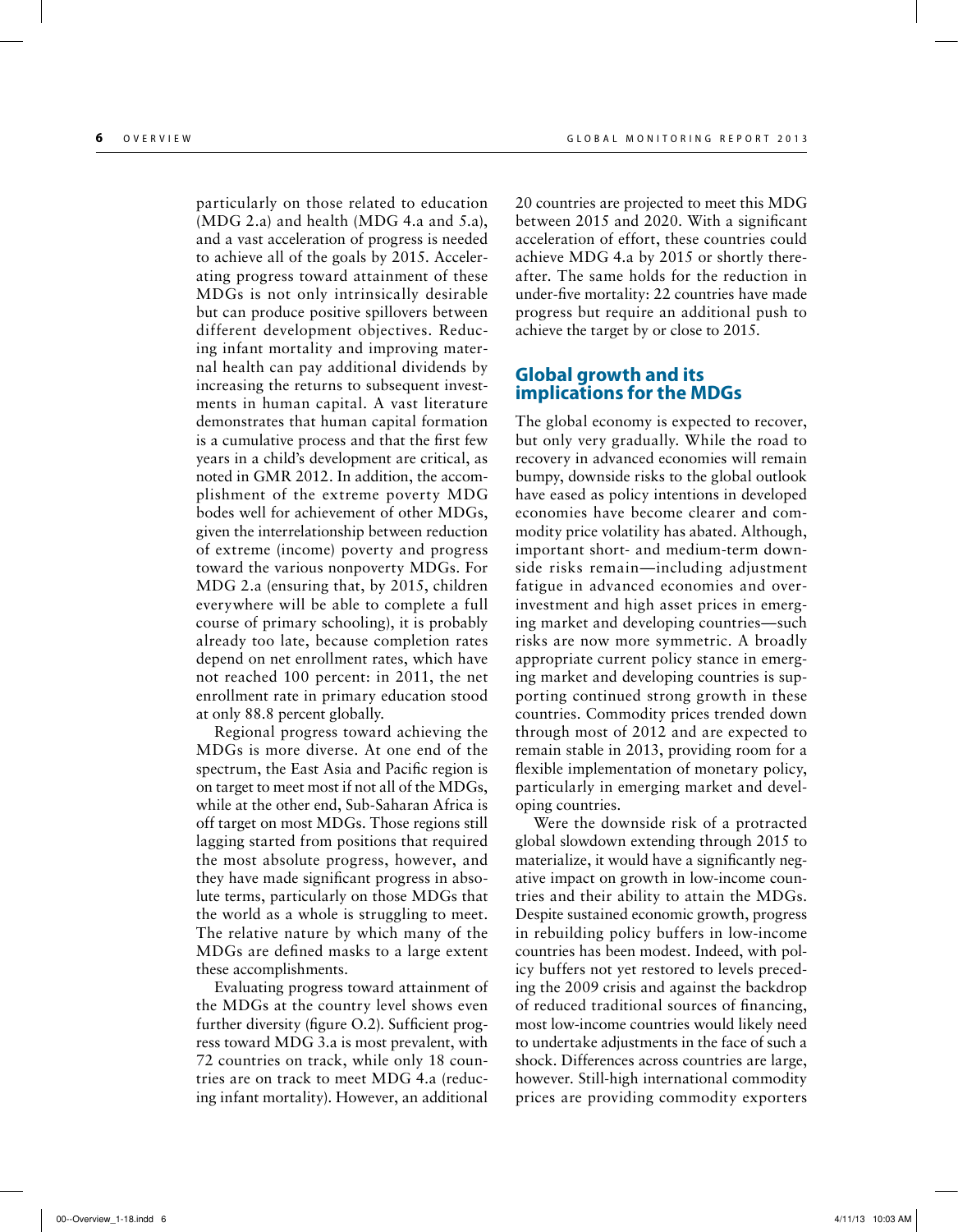

MDG 4.a Infant mortality rate (per 1,000 live births)

13

MDG 5.a Maternal mortality ratio, modeled estimate (per 100,000 live births)

5 8

MDG 7.c Access to an improved water source (% of population)

#### **Figure O.2 Extent of progress toward MDGs, by number of countries**

MDG 2.a Primary

(% of relevant age group)

completion rate girls to boys in

MDG 3.a Ratio of primary and secondary education (%)

*Source:* Estimates based on World Development Indicators database. *Note:* Progress is based on extrapolation of the latest five-year annual growth rates for each country, except for MDG 5, which uses the last seven years. Sufficient progress indicates that an extrapolation of the last observed data point with the growth rate over the last observable five-year period shows that the MDG can be attained. Insufficient progress is defined as being able to meet the MDG between 2016 and 2020. Moderately off target indicates that the MDG can be met between 2020 and 2030. Seriously off target indicates that the MDG will not even be met by 2030. Insufficient data points to a lack of enough data points to estimate progress or that the MDG's starting value is missing (except for MDG 2 and MDG 3). \* Includes 11 countries for which the extreme poverty rate is below 2 percent. Measuring changes in poverty rates at such low levels (< 2 percent) cannot be disentangled from mea-

**Tharget met Insufficient progress Insufficient progress In Moderately off target Insurget Insufficient data** 

MDG 4.a Under-5 mortality rate (per 1,000 live births)

25

surement errors.

MDG 1.a Extreme poverty (% of population living below \$1.25 a day)

66\*

12

7

4

24

31

with relatively larger buffers than commodity-importing countries.

MDG 1.c Prevalence of undernourishment (% of population)

### **Aid flows and effectiveness**

The international development finance architecture has changed markedly since the Millennium Declaration in 2000. In particular, the relative importance of ODA as a financing instrument for development has declined. The main drivers of that change are the increasing role of developing countries in the global economy, with a massive expansion of net private flows to those countries, and the emergence of middle-income countries as growth poles and important sources of non-ODA development finance.

Even though tough economic challenges have emerged in the developed world over the past few years, it is important that the Organisation for Economic Co-operation and Development (OECD) Development Assistance Committee (DAC) donors live up to earlier promises to maintain and expand aid flows and improve their aid effectiveness to strengthen the impact of that aid. Especially when the size of ODA flows relative to other financial flows is declining, the quality of aid flows and changes in the effectiveness of domestic policies that it can support become paramount. With improved policies in developing countries, the potential effectiveness of aid has increased. But if this potential is to be fully exploited, donors will have to follow up on aid effectiveness agreements and deliver on their pledges.

At the Gleneagles summit in 2005, DAC donors agreed to increase ODA by \$50 billion between 2004 and 2010, with at least half of the increase designated for Africa—both Sub-Saharan Africa and North Africa. The promised increase of \$50 billion made in 2004

MDG 7.c Access to improved sanitation facilities (% of population)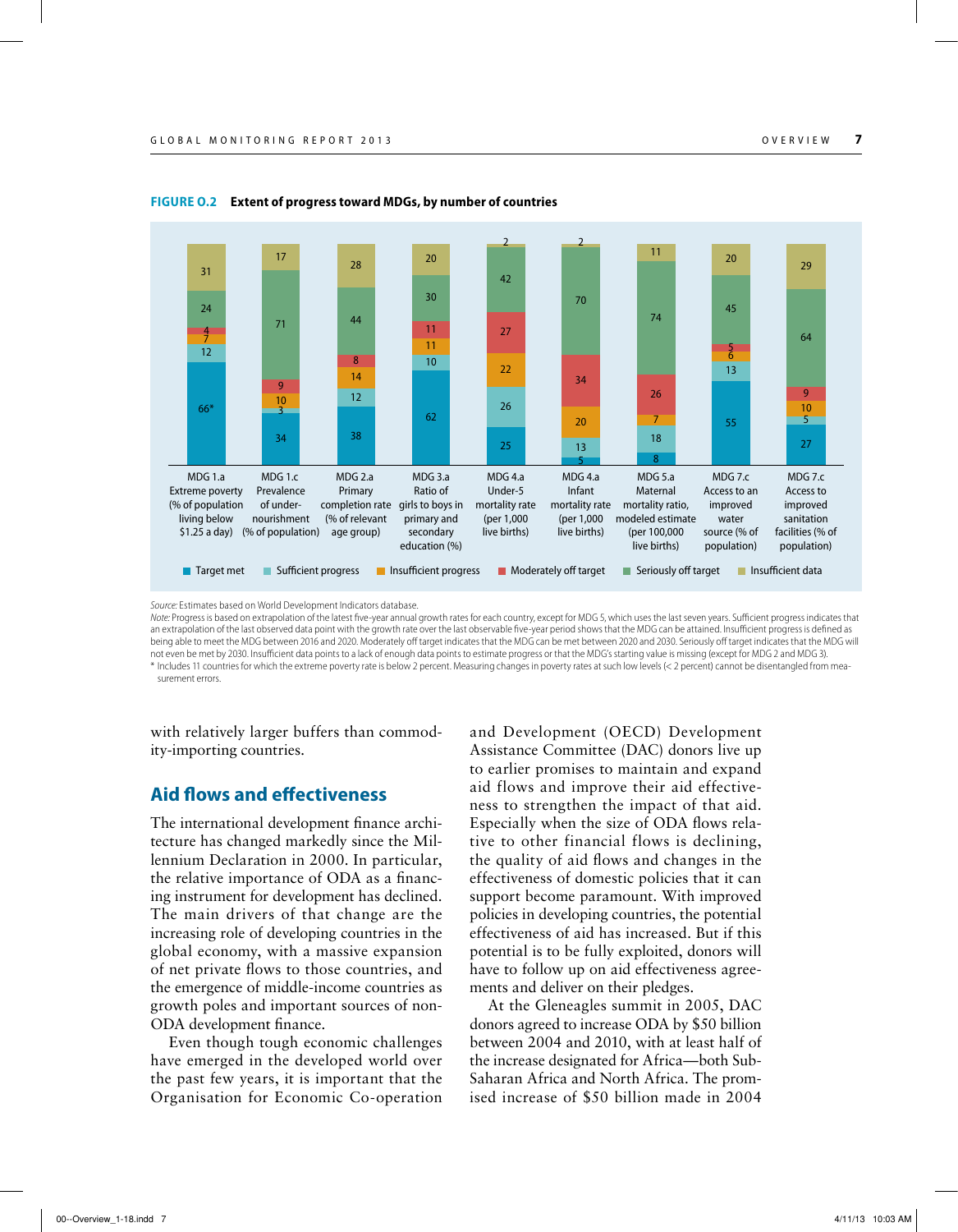prices and exchange rates would equal an increase in ODA to a level of \$152.2 billion in 2010 prices and exchange rates. In reality, disbursements were only \$128.5 billion in 2010, leaving a gap between initial pledges and actual disbursements of more than \$25 billion. Africa received an additional \$11.8 billion, well short of the pledged \$25 billion. In its 2012 annual ODA report, the DAC estimated that only about \$1.2 billion of the shortfall could be attributed to lower-thanexpected gross national income levels caused by the recent global economic crisis.

Improving aid effectiveness could make up for some of the shortfalls, but bilateral and multilateral DAC donors have been unable to reach the ambitious targets set out in the Paris Declaration on Aid Effectiveness. Collectively, the multilateral development banks have reached only one of the thirteen targets established in Paris (to strengthen capacity by coordinated support). Disaggregating the data by the various multilateral development banks and other international organizations, such as institutions of the United Nations (UN) and the European Union (EU), yields a more nuanced picture. For example, the Inter-American Development Bank (IDB) has met four of the eight aid effectiveness indicators for which disaggregated data exist, the World Bank three, and the EU institutions two. All other multilateral development banks have met one indicator.<sup>2</sup>

The new Global Partnership for Effective Development, agreed upon in the Fourth High Level Forum on Aid Effectiveness in Busan, Republic of Korea, in 2011, represents a window of opportunity for a more balanced international dialogue among all development partners, including traditional DAC and non-DAC donors such as the BRICS (Brazil, the Russian Federation, India, China, and South Africa). The partnership provides space for these partners to agree on more realistic targets for aid effectiveness and to establish mutual accountability to implement agreed-upon actions. To date, more than 160 countries and 45 organizations from around the world have endorsed this partnership.

Notwithstanding these emerging trends in development finance and the aid effectiveness of DAC donors, development partners, including international financial institutions, continue to play an important role in assisting developing countries to implement policies and programs that help improve progress on the MDGs and other development outcomes, particularly in fragile states.

#### **Rural-urban disparities, urbanization, and the MDGs**

Economic aspects of agglomeration are most often looked at from a microeconomic perspective, but broad-based changes in where people work and live obviously also have profound macroeconomic consequences for example, with regard to economic structural changes. Using an agglomeration index developed for *World Development Report 2009: Reshaping Economic Geography*  (WDR 2009), $3$  evidence suggests that returns to agglomeration are relatively higher on the lower rungs of development. Recent research at the IMF suggests that greater economic diversification is associated with improved macroeconomic performance. Another strand of research that has benchmarked Africa's transformation with that of Asia's provides some optimism with regard to Africa's economic prospects.

#### **Poverty is lower in urban areas**

Cities and towns are hubs of prosperity—more than 80 percent of global economic activity is produced in cities by just over half of the world's population. Economic agglomeration increases productivity, which in turn attracts more firms and creates better-paying jobs. Urbanization provides higher incomes for workers than they would earn on a farm, and it generates further opportunities to move up the income ladder. Between 1990 and 2008, rural poverty rates were, without exception, higher than urban poverty rates (table O.1). Indeed, more-urbanized countries have had greater success in attaining the MDGs than less-urbanized ones: countries with a degree of urbanization above 60 percent are expected to achieve 50 percent more MDGs than those with a degree of urbanization of 40 percent or less.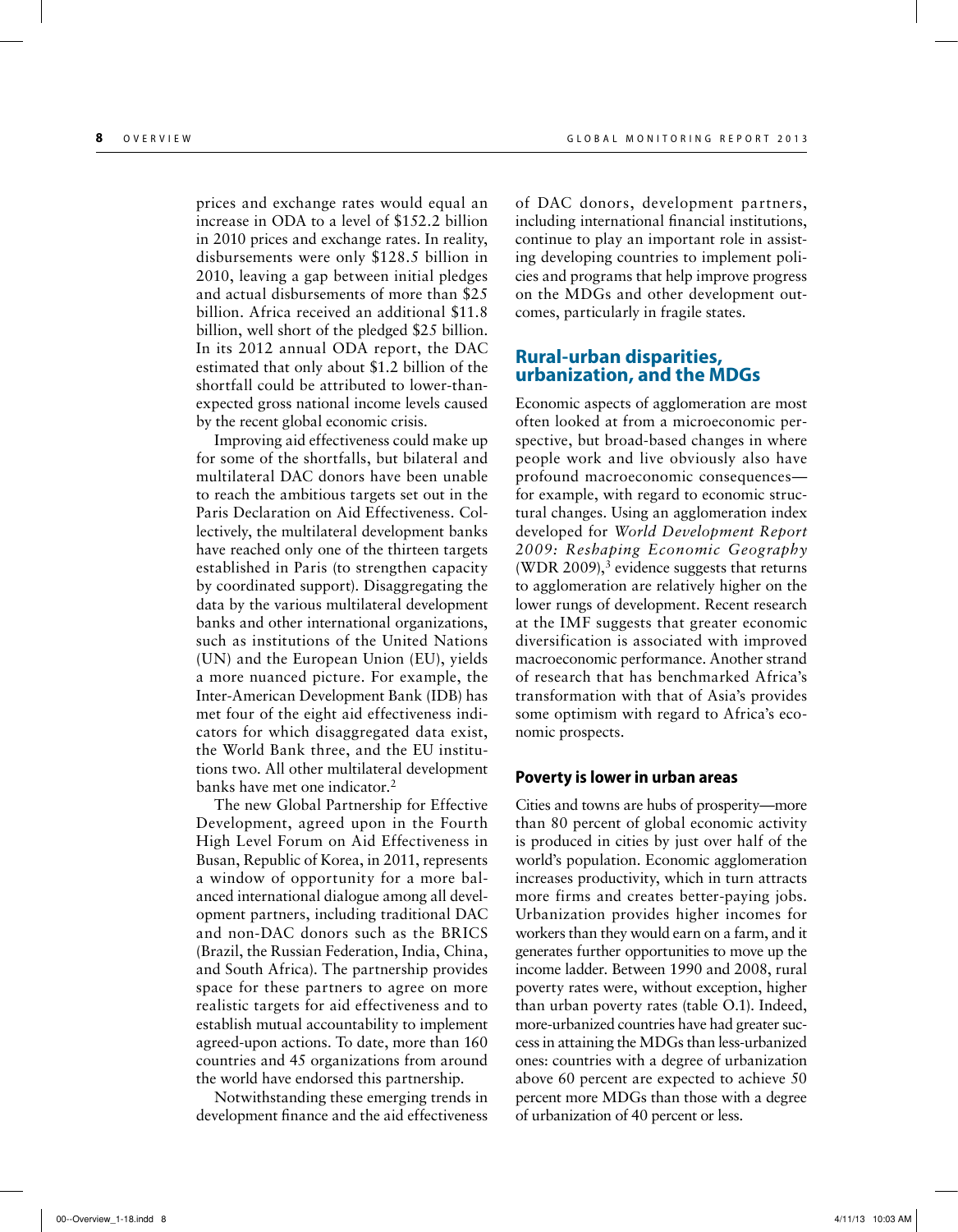|                                 | 1990         |       |              | 1996  |       | 2002  |              | 2008  |  |
|---------------------------------|--------------|-------|--------------|-------|-------|-------|--------------|-------|--|
|                                 | <b>Rural</b> | Urban | <b>Rural</b> | Urban | Rural | Urban | <b>Rural</b> | Urban |  |
| East Asia and Pacific           | 67.5         | 24.4  | 45.9         | 13.0  | 39.2  | 6.9   | 20.4         | 4.3   |  |
| Europe and Central Asia         | 2.2          | 0.9   | 6.3          | 2.8   | 4.4   | 1.1   | 1.2          | 0.2   |  |
| Latin America and the Caribbean | 21.0         | 7.4   | 20.3         | 6.3   | 20.3  | 8.3   | 13.2         | 3.1   |  |
| Middle Fast and North Africa    | 9.1          | . 9   | 5.6          | 0.9   | 7.5   | 1.2   | 4.1          | 0.8   |  |
| South Asia                      | 50.5         | 40.1  | 46.1         | 35.2  | 45.1  | 35.2  | 38.0         | 29.7  |  |
| Sub-Saharan Africa              | 55.0         | 41.5  | 56.8         | 40.6  | 52.3  | 41.4  | 47.1         | 33.6  |  |
| <b>Total</b>                    | 52.5         | 20.5  | 43.0         | 17.0  | 39.5  | 15.1  | 29.4         | 11.6  |  |

**Table O.1 Poverty rates are falling in both urban and rural areas but are lower in urban areas** *Share of the population below \$1.25/day*

*Source:* World Bank staff calculations.

Urban poverty rates not only have been relatively low but have also declined in all regions between 1990 and 2008. East Asia's success in reducing urban and rural poverty has been spectacular, driven to a large extent by China's achievement. East Asia in 1980 had an urbanization level similar to that in South Asia and Sub-Saharan Africa but the highest poverty rate of all six regions. Its success in poverty reduction over the past three decades was linked to its rapid urbanization rate, which more than doubled from 21.5 percent in 1980 to 49 percent in 2010. In 1980, urbanization rates in South Asia and Sub-Saharan Africa were slightly above those in East Asia; by 2010 they had increased to only 37 percent. Urbanization by itself is no guarantee of success, however. If unregulated and poorly planned, rapid urbanization can lead to disproportionate increases in slums.

The challenge of poverty reduction, however, remains largely in rural areas and is concentrated in Asia and Sub-Saharan Africa. In 2008, 46 percent of Sub-Saharan Africa's rural population—but only 34 percent of its urban population—lived on less than \$1.25 a day. In South Asia, the share of the poor in the population was 38 percent in rural areas and 30 percent in urban areas in 2008. Three-quarters of the poor in South Asia live in rural areas. Even in East Asia, the share of rural poor was approximately five times higher than in urban areas in 2008.

#### **Services are better in urban areas**

Apart from creating better-paying jobs, cities also make, through their density, public services more accessible. For example, on average, the cost of providing piped water is \$0.70–\$0.80 per cubic meter in urban areas compared with \$2 in sparsely populated areas. South Asia and Sub-Saharan Africa have the largest rural-urban disparities in all service delivery indicators. The poor often pay the highest price for the water they consume while having the lowest consumption levels. For example, in Niger, the average price per cubic meter of water is CFAF 182 for piped water from a network, CFAF 534 from a public fountain, and CFAF 926 from a vendor. And poor access to basic infrastructure disproportionately affects rural women, because they perform most of the domestic chores and often walk long distances to reach clean water.

Even in the poorest of countries, people have higher expectations for service delivery in cities: that water will flow when a tap is turned on; that one will have access to a toilet; or that one will find a doctor when a child has malaria. In 2010, 96 percent of the urban population but 81 percent of the rural population in developing countries had access to safe drinking water. Disparities in access to basic sanitation were greater: 80 percent of urban residents but only 50 percent of rural residents had access to a toilet.

Schooling and health care can also be delivered with economies of scale in dense environments, close to where people actually live. Urban citizens in rich and poor countries have better access than rural citizens to basic services, including those associated with the attainment of the MDGs. Quite often, both access to and quality of services are better in urban areas.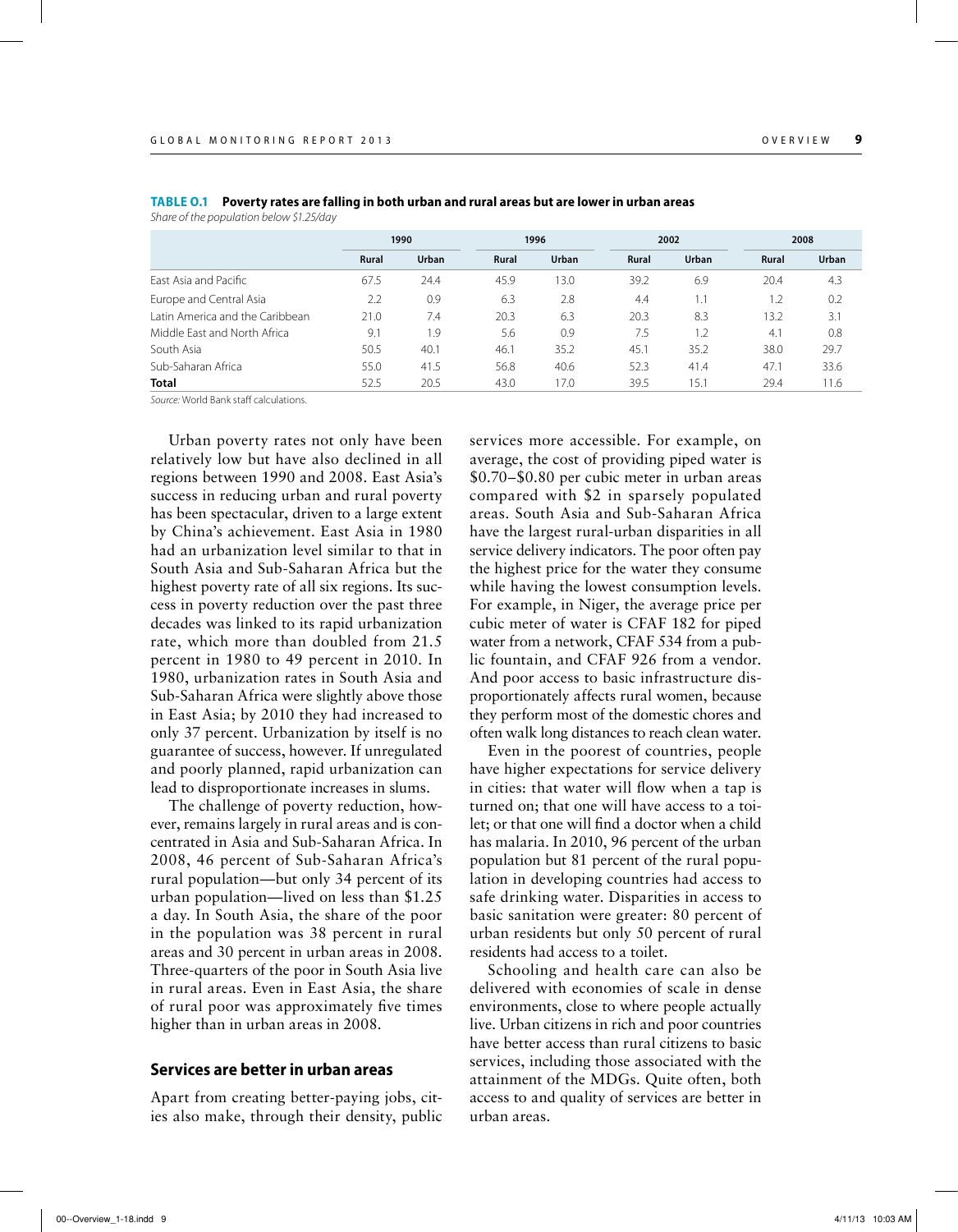While good outcomes in nutrition, health, and education are development goals in themselves, they also combine to form human skills and abilities that are strongly linked to productivity growth and poverty reduction. Rural children are disadvantaged because they have access to services of lower quality than do urban children. The inability to attract teachers to rural schools is only one of the reasons for the poor quality of schooling in rural areas.

#### **The spectrum of urbanization is wide**

Along the spectrum from rural to urban lie many types of settlements from small towns to small cities and peri-urban areas to large cities. In many middle-income countries, such as India and Vietnam, the urban population is concentrated in the largest cities, but the urban poor are dispersed along a continuum of medium, smaller, and very small towns, demonstrating that urban poverty is not just a large-city phenomenon. Research in India, for example, indicates that while poverty is primarily a rural phenomenon at the aggregate level, urban poverty is becoming a larger problem. The poverty rate for rural areas in India was 28 percent in 2004–05, compared with 26 percent in urban areas. Among urban areas, poverty rates were highest in small towns (population less than 50,000), at 30 percent, compared with 15 percent in large cities (population of 1 million or more). The urban spectrum is less pronounced in Sub-Saharan Africa, where many countries are small and sparsely populated and where urbanization is still in its early stages. Urban poverty there is thus more concentrated in capital cities.

Small rural towns often have high concentrations of poor people. Some poor want to migrate to cities to escape poverty but are reluctant to dispose of their rural assets. In Nepal, for example, where poverty is extreme, migrants prefer not to move too far from their rural residence but value proximity to paved roads and areas with higher housing premiums. Many want to maintain links with their farms, while others fear losing their land if they migrate too far. Remaining close to one's land is an important factor in migration in the absence of efficient land markets.

#### **Well-designed urbanization is needed to achieve the MDGs**

As long as rural-urban disparities in income and service delivery persist, rural-to-urban migration will ensue. Nearly 50 percent of the population in developing countries was urban in 2011, compared with less than 30 percent in the 1980s. Urban dwellers are expected to double between 2000 and 2030, from 2 billion to 4 billion people, and the number of Chinese urban dwellers will increase from more than 622 million today to over 1 billion in 2030. This trend is not unique to developing countries—today's high-income countries underwent the same transformation in the 20th century. In fact, virtually no country has graduated to a high-income status without urbanizing, and urbanization rates above 70 percent are typically found in high-income countries.

For every ten people lifted out of poverty in the East Asia and Pacific region, two were facilitated by the urbanization process alone. Even in Sub-Saharan Africa, half of the decline in poverty originated in urban areas and through the urbanization process. Looking at the impact of urbanization on service delivery provides even stronger evidence of the importance of the process of urbanization itself: close to 30 percent of the improvement in the MDG on sanitation results from the process of urbanization, that is, the migration of people and the expansion of urban areas.

Policies to foster migration are important to enable the poor to move from lagging to leading areas, and governments can help reduce rural poverty by making migration more efficient. Equipping citizens with human capital assets while they are still in a rural area will increase the chance that their job search in the city is successful. Many developing countries have instituted land market policies in rural areas that discourage migration to urban areas. Restrictions in the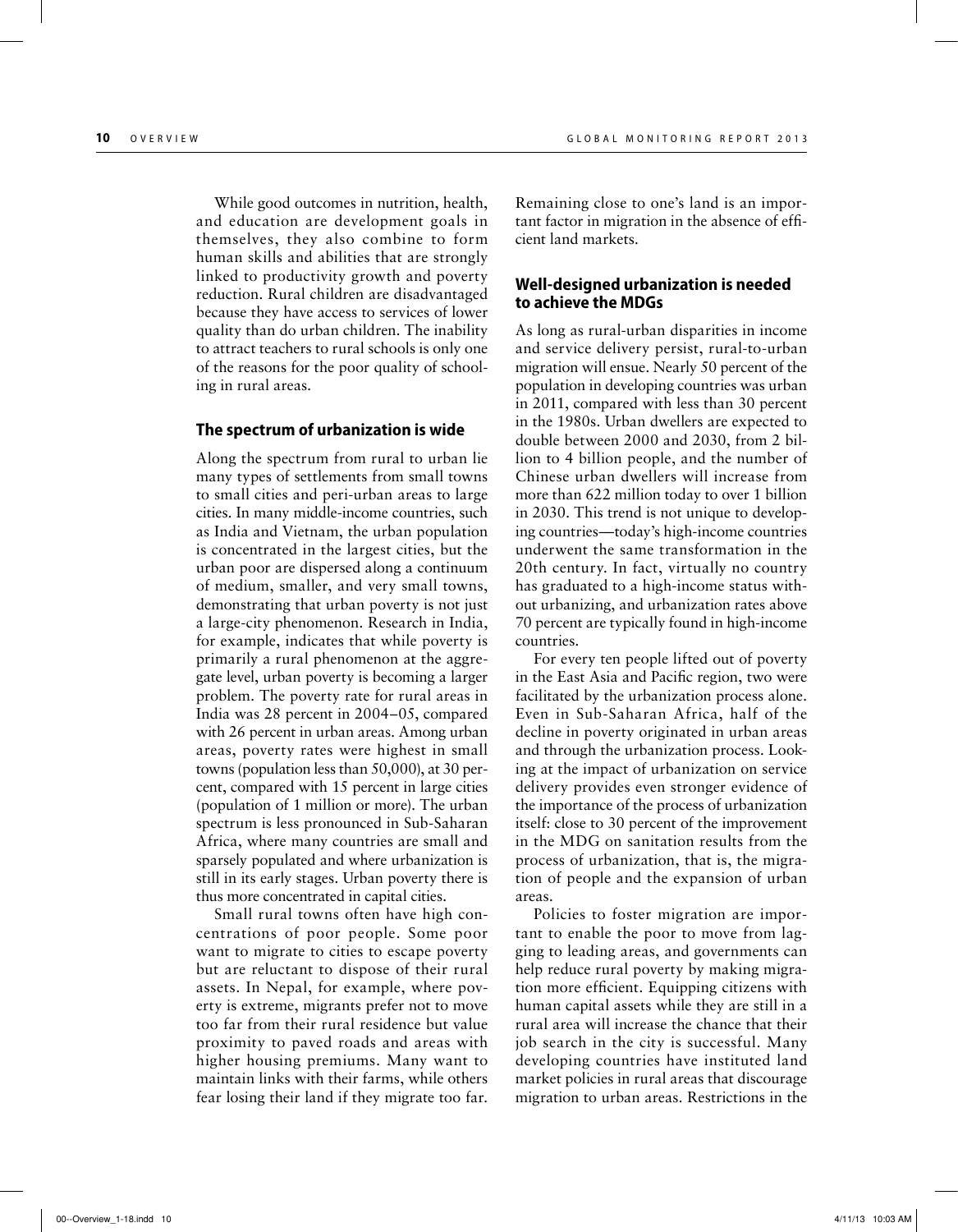land market are not only detrimental to agricultural productivity growth but also hinder diversification into nonfarm activities that have higher returns. They should be relaxed.

However important facilitating the urbanization process is, it is not enough for successful development. Governments must also improve access to basic services in rural areas to achieve development goals, and they face important trade-offs in doing so. Priorities are not easily set, and financing local services is not straightforward. Moreover, governments must address the problem of slums in urban areas and mitigate the negative side effects of urbanization in the form of pollution caused by congestion or urban sprawl. To benefit fully from urbanization, smart planning of existing and new urban areas is needed.

#### **Services in rural areas need improvement**

Even as numerous towns emerge in rural areas and many poor people migrate to cities to seek better jobs and services, the prevalence of a large majority of the poor in rural areas remains of great concern. Rural areas need focused policies that help raise farm productivity and connect rural villages to input and output markets. Diversification of employment into nonagricultural activities can also reduce rural poverty. Growth of nonfarm activities is often driven by growth in agricultural productivity, at least at the initial stage of development. Roads and the provision of electricity are needed to improve connectivity to markets and increase agricultural productivity.

Because the MDGs reflect the basic needs of all citizens, governments should aim to attain them fully in both urban and rural areas. Given scarce resources, however, priorities must be set. Consequently, it is important that decision makers take countryspecific circumstances into account when allocating resources.

For example, if the prime source of urbanization is domestic migration, then a strategy that focuses on MDG-related services that are portable (such as health and education) and that facilitate the integration of migrants seeking better opportunities in cities might have a higher payoff than one that indiscriminately tries to equalize MDG-related services across urban and rural areas. Early investments in education and health in rural areas will prove useful to those who seek jobs in cities but can also contribute to higher farm and nonfarm incomes for those who never migrate. Such a payoff seems particularly relevant for sparsely populated countries with both low urbanization and agglomeration rates, as in Sub-Saharan Africa.

If the prime source of urbanization is gradual thickening of population density, then the countrywide equalization of MDG-related services is more appropriate. This seems most relevant for countries with a low urbanization rate but an elevated level of agglomeration, as is the case in various countries in South Asia and those countries with a high urbanization rate and low expected migration.

If people get stuck in small towns, with little prospect of moving on to large cities, then policies should focus on improving connectivity with other urban centers. Poverty in small towns is often high, and the quantity and quality of services there differ little from those in rural areas and lag behind those in more mature urban settlements. Measures to better connect the activities in those small towns with economies of larger cities are then paramount.

In all cases, the challenges should not be underestimated. Many developing countries have been unable to provide a coordinated package of physical infrastructure and social services in rural areas. In part, that is because the financing of public goods in poor areas is a daunting task, a point about which more is said below.

#### **New forms of service delivery are required in slums**

Although poverty rates in cities are relatively low and declining, poverty in many countries is increasingly becoming an urban phenomenon as more and more people live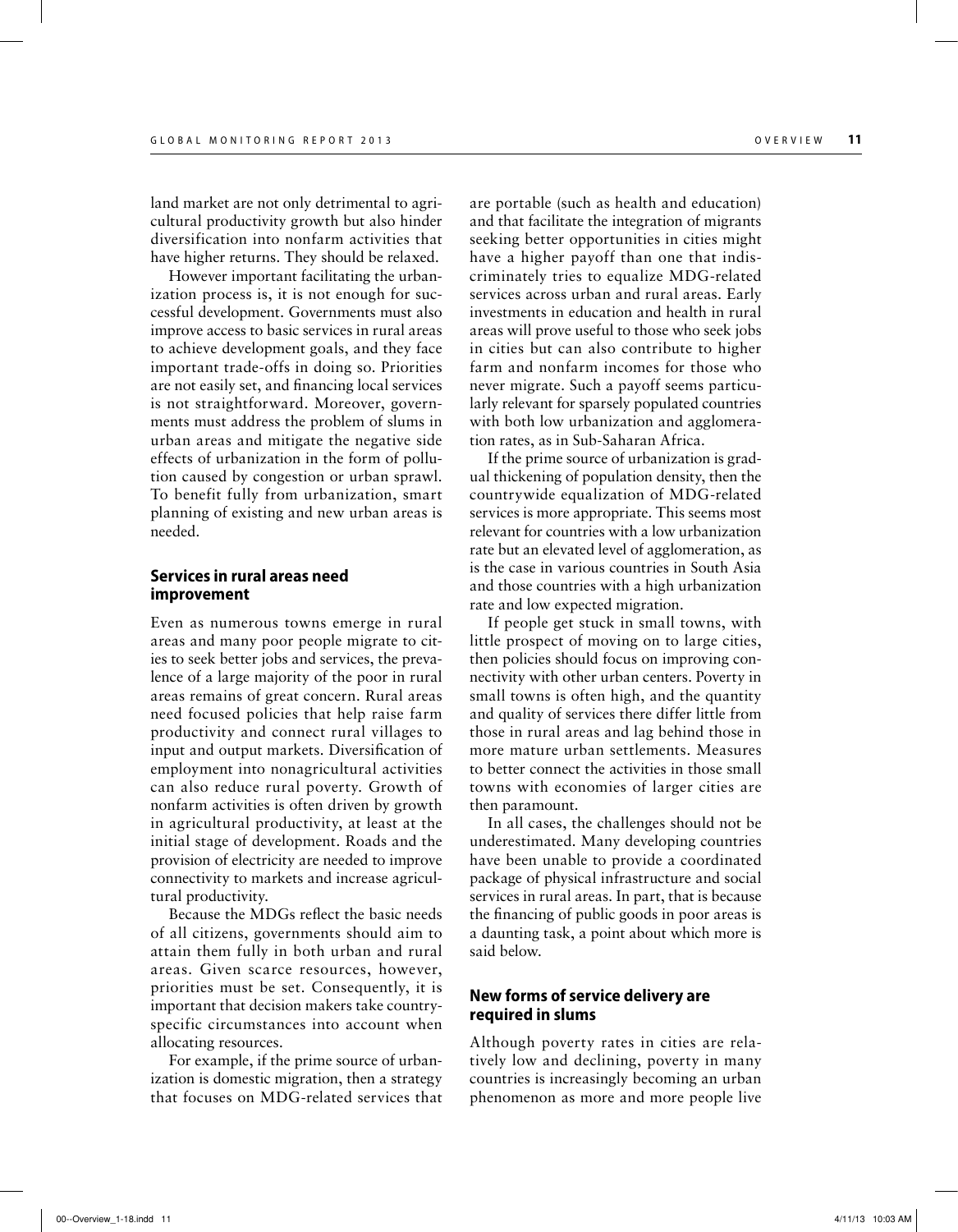in cities. Slums are the urban face of poverty and emerge when cities are unable to meet the demand for basic services and to supply the expected jobs. A likely 1 billion people live in urban slums in developing countries, and their numbers are projected to grow by nearly 500 million between now and 2020. Slums are growing the fastest in Sub-Saharan Africa, southeastern Asia, and western Asia. Currently, 62 percent of Africa's urban population lives in slums. Women and children bear a disproportionate burden of improper sanitation and poor health care in slums. The lack of urban planning by governments has implications for the urban poor, especially in Asia and Africa. Qualitative research, community surveys, and studies by nongovernmental organizations show that the actions taken by the urban poor in response to inadequate urban institutional support can produce severe indirect impacts.<sup>4</sup>

The absence of land tenure is a key factor. According to the UN's *MDG Report 2012*, slum evictions without due legal process are the most visible violation of housing rights confronting the urban poor. Household surveys carried out in a range of cities around the globe found that slum dwellers reported insecurity regarding possible eviction was high, ranging from 20 percent in São Paolo to nearly 45 percent in Lagos. Insecure tenure in slum settlements means that governments are unwilling or unable to provide basic services to these areas. In the absence of basic services, one coping strategy for the urban poor is dependence on informal providers, who offer low-quality services, often at higher costs than those paid by the nonpoor with access to formal services. This practice not only places higher economic costs on the urban poor but also leads to increased health costs, especially in the form of child morbidity from unclean water. Similarly, the lack of adequate sanitation facilities in low-income settlements can lower the school attendance of adolescent girls and eventually increase their dropout rates. This problem has been specifically detected in Kenya's urban slums, where qualitative and quantitative data show that girls in grades four through eight who have reached puberty miss six learning weeks a year on average.

Combined with their informal employment, the inability of migrants living in slums to produce water or electricity bills or a formal rental lease to prove urban residence puts them in an even more precarious situation. In some countries, proof of urban residence is needed to access basic services, as is the case with health services in Kyrgyzstan, and can sometimes lead to reverse migration. For example, when the quality of health services is dismal or when a migrant is excluded for lack of required documentation, an illness can push a migrant back to a rural area. Additionally, the inability to provide required identification and proof of urban residence excludes the urban poor from accessing financial services, leaving them with little means of saving for future investment or insurance in the event of economic shocks. In a detailed qualitative study of 176 rickshaw pullers in Delhi, only 1 percent had bank accounts, although 95 percent consciously saved daily or periodically.

The most common coping strategies for saving in the absence of bank accounts include depositing money with a local shopkeeper or a relative or friend (with the risk of being cheated); carrying savings on one's person at all times; and burying small amounts in the ground or hiding money in perceived safe spots within one's residence. Savings handled in these ways are vulnerable to theft. In the event of economic shocks from periods of unemployment or illness, the absence of savings can lead to discontinuation of children's education, especially that of girls, and to interruption in remittances. Remittances are also affected by the high cost of sending money by informal means, given the lack of access to banking by both the urban and rural poor.

Impermanent, unsafe housing and the lack of basic services in slums force some migrants to maintain split households (separating spouses and leaving children with grandparents in rural areas), thus introducing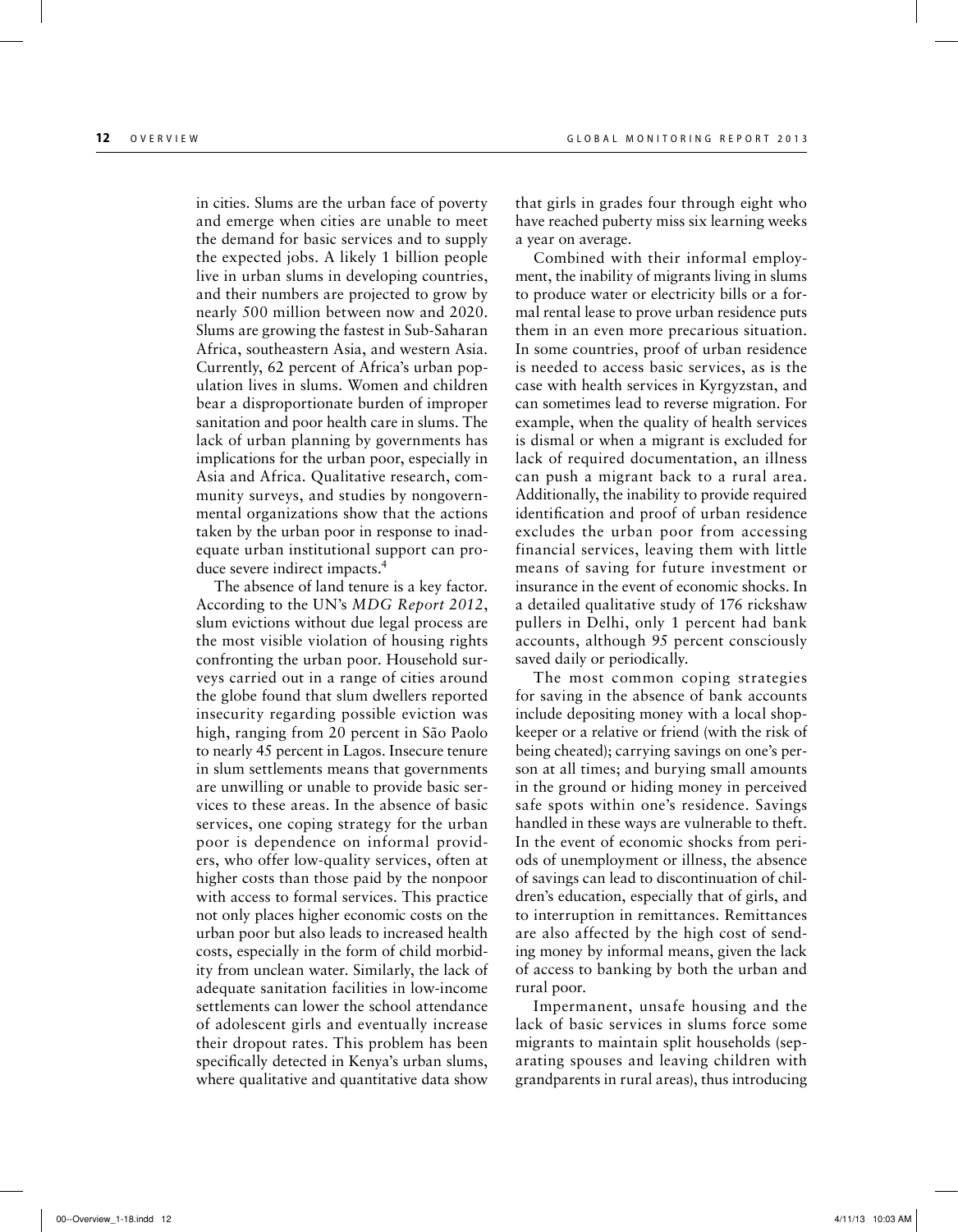instability into the urban transition. This continued dependence on rural areas has several negative implications, including the increased burden of child care on aging grandparents, the inability of migrants' children to access better-quality primary education and health services, and numerous other harmful psychological and health consequences. Several studies from Asia and Sub-Saharan Africa have documented the adverse effects arising from split households.

The key message is that governments should not discriminate between slum dwellers and the rural or urban poor. Slum dwellers should be provided access to basic services just like the poor in rural areas or cities, although the modalities may be different. Where land tenure issues are pervasive, and services cannot be or are not connected to informal dwellings, public connections may be more appropriate. Alongside increased instances of slum evictions and slum clearance in the past decade, a growing number of success stories of slum service provision and upgrades are beginning to be noticed. For example, in the Lao People's Democratic Republic, the government had never given land on a long-term lease to a low-income squatter community until recently, when two government projects did so, thus regularizing people's status on public land they already occupied. In Vinh, Vietnam, government has moved to provide slums with better services by adjusting existing planning standards to make them more realistic and to lower costs and make it easier for the urban poor to develop housing that matches their needs.

#### **Uncoordinated urbanization can lead to pollution, sprawl, and congestion**

Urbanization is largely a natural process, driven by the opportunities cities offer. Unregulated markets are unlikely to get densities right, however, and spontaneous development of cities can create negative side effects such as congestion or, alternatively, excessive sprawl. The consequences are pollution and inefficiencies. Without coordinated actions, cities will lack the proper investments to benefit from positive externalities generated by increased density. Higher-quality construction material and more sophisticated buildings are required to support greater densities, but if these higher costs must be fully internalized by firms and households, underinvestment is the result. In addition, complementary physical infrastructure is critical: roads, drainage, street lighting, electricity, water, and sewerage, together with policing, waste disposal, and health care. While a market-driven process could possibly gradually increase densities through shifting land values over time, the long-lived and lumpy nature of urban investment often inhibits such a process. A city's physical structures, once established, may remain in place for more than 150 years.

Under current trends, the expected increases in the urban population in the developing world will be accompanied by a tripling in the built-up area of cities, from 200,000 to 600,000 square kilometers. As an example, consider Shanghai, which has rapidly expanded over the past 20 years (map O.1). Such rapid population growth accompanied by an even faster spatial expansion of cities is likely to lead to low-density development dominated by individual-vehicle transportation—a largely irreversible pattern that runs the risk of dampening density-induced productivity and service delivery efficiencies. An additional consequence of rapid urban growth is worsening air quality. A recent study of the 189 largest cities using satellite data found that air quality worsened between 2002 and 2010, particularly in the largest cities of the Indian subcontinent, parts of Africa, the Middle East, and north China—places experiencing rapid urban growth.

Emissions from the burning of fossil fuels include fine particulate matter (PM10 and PM2.5), carbon monoxide, nitric oxides, and sulfur dioxide, which can cause allergies, respiratory problems, cardiovascular disease, and cognitive deficits. The impacts are significant. In Russia, a conservative estimate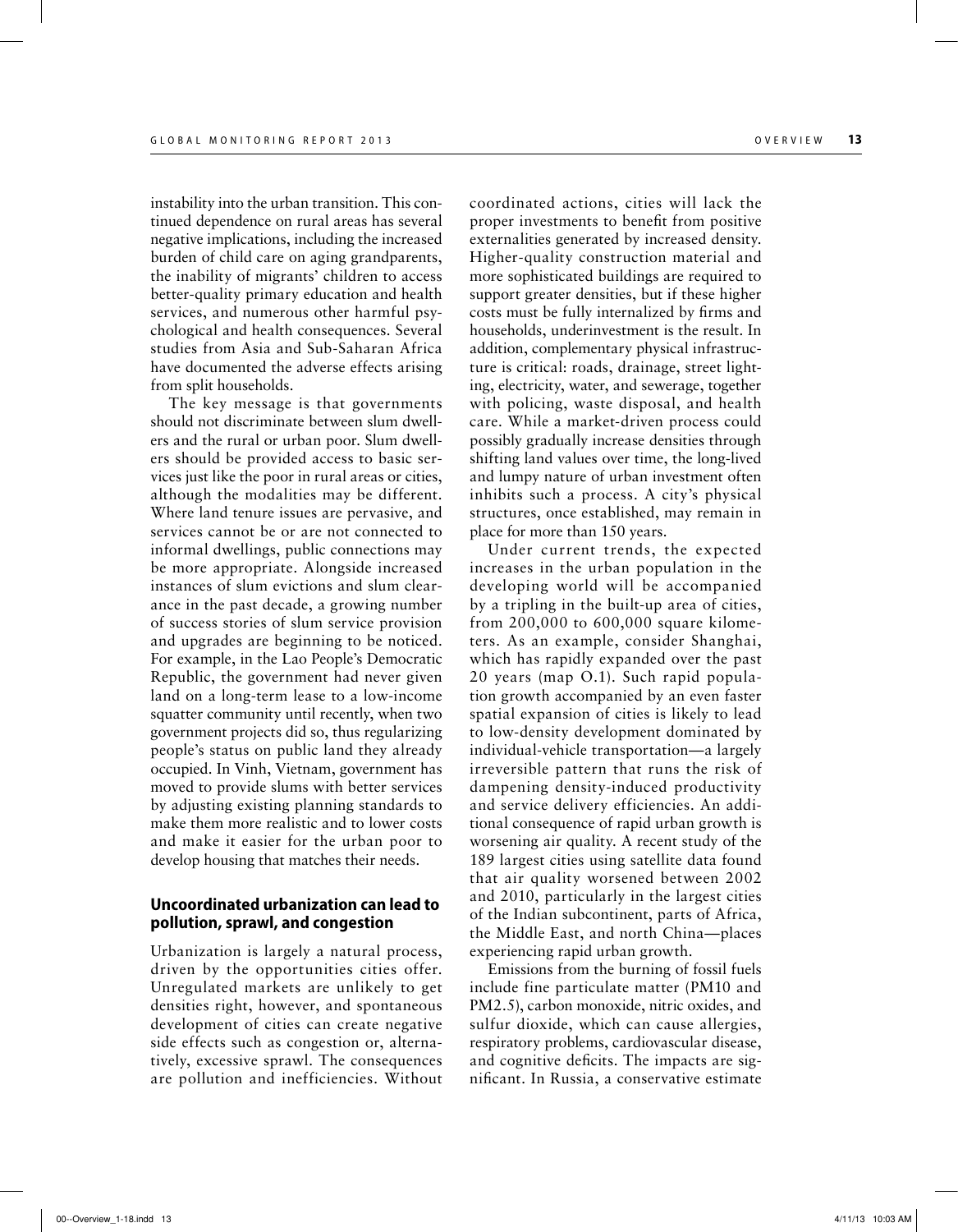#### **Map O.1 Shanghai's spatial expansion as shown by average nighttime light intensity**

*Source:* China Data Center at University of Michigan.

suggests that annual health damage from fossil-fuel burning amount to \$6 billion. The social cost of transport in Beijing is equivalent to 7.5–15.0 percent of its gross domestic product, with about half of that stemming from air pollution, including carbon emissions. The largest share of these costs comes from increased mortality.

Globally, acute respiratory infections associated with air pollution cause about 20 percent of all under-five deaths. In the former Yugoslav Republic of Macedonia, a country of about 2 million people, air pollution is the cause of an estimated 1,300 premature deaths annually. Beijing, Cairo, Delhi, Dhaka, and Karachi each see an estimated 3,500 to 7,000 premature deaths annually from cardiovascular disease caused by air pollution. Managing environmental quality while enhancing urban productivity is critical.

#### **An integrated strategy**

Three interrelated dimensions of urban development triangulate the coordinated approach needed to enable a country to take advantage of its urbanization process: planning, connecting, and financing.

• *Planning—*charting a course for cities by setting the terms of urbanization, especially policies for using urban land and expanding basic infrastructure and public services.

- *Connecting—*making a city's markets (labor, goods, and services) accessible to other neighborhoods in the city, to other cities, and to outside export markets.
- *Financing—*finding sources for large capital outlays needed to provide infrastructure and services as cities grow and urbanization picks up speed.

These are terms that policy makers use on a daily basis, but they often focus on financing first without fully considering the other two dimensions. Of the three, planning for land use and basic services is the most important. In fact, the key challenge for countries at all stages of urbanization is strengthening the institutions for land management. Yet because planning must allow for people and products to be mobile, it must be coordinated with and connected to all stages of a city's growth. Financing should be city leaders' last concern rather than their first.

In designing policies to manage the process of urbanization, it is paramount to enhance women's empowerment and to close the gender gap in earnings, largely by improving women's access to education. *World Development Report 2012: Gender* 



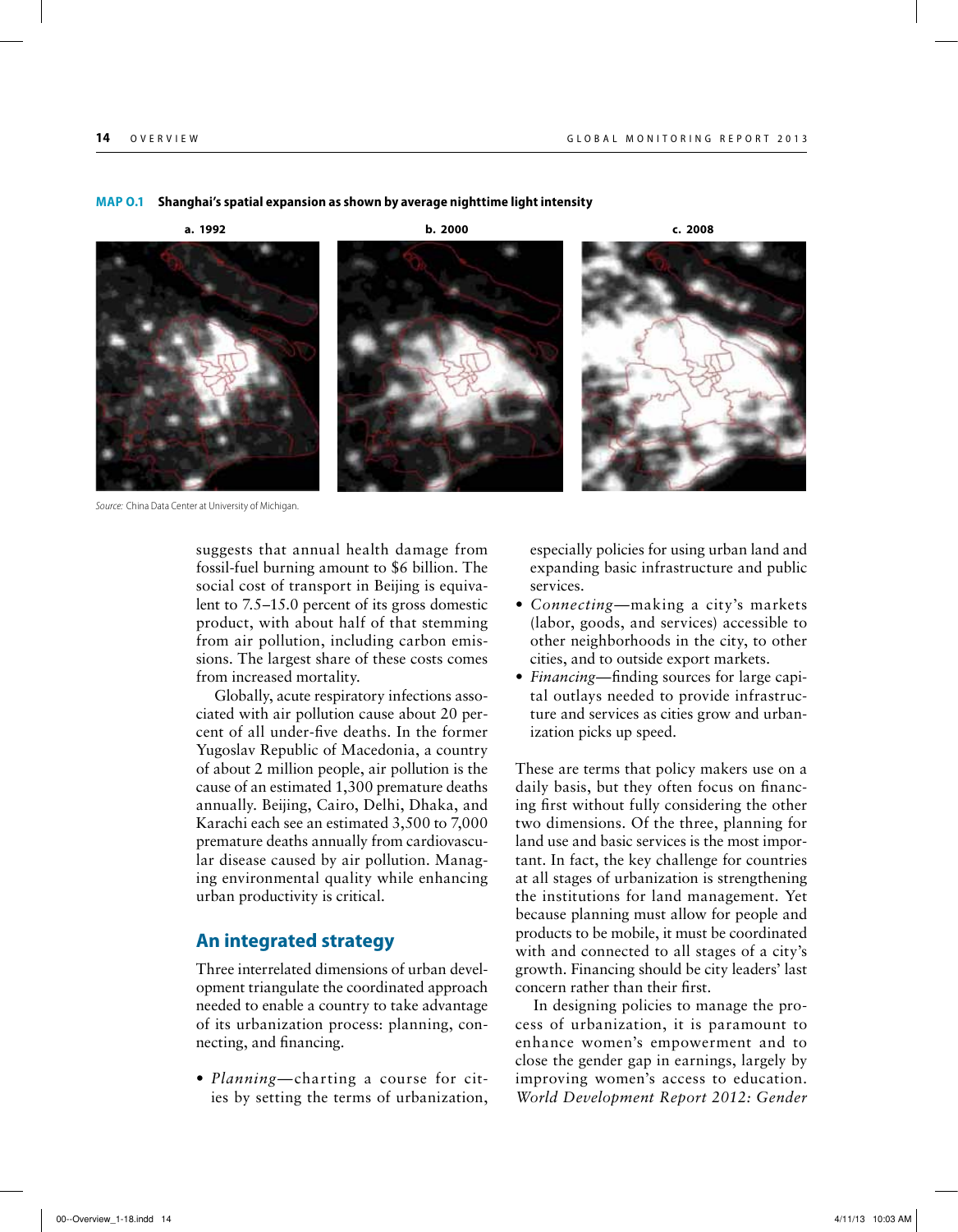*Equality and Development* (WDR 2012) details that the emergence of agglomeration economies can have disproportionate benefits for women with basic education through job opportunities in light manufacturing. Hence, in addition to the importance of getting polices right regarding planning, connecting, and financing, a priority is reducing gender gaps in human capital, specifically those that address women's education.

#### **Urbanization should start with planning**

Planning is fundamental to agglomeration economies in three ways. First, land use requires effective systems for land valuation. Second, land use must be allocated in a way that allows for infrastructure improvements as the city grows. Third, the most basic infrastructure services—water, energy, sanitation, and solid waste management—need to be provided for all residents, urban, peri-urban, and rural alike; natural market mechanisms are unlikely to provide those.

Lack of early planning often imposes very difficult corrective measures later on. Measures that could have worked well at an early stage are much less effective once city structures have been locked in. For example, to manage slum formation and reduce the hazards faced by slum dwellers, policy makers often try to move people to safe environments or provide better housing elsewhere. Initiatives include urban upgrades, such as community and household infrastructure projects; resettlement to new housing developments; housing subsidies; and land titling. But many of these policies do not work because people do not always willingly trade a good location for a better home with more modern utilities. People choose neighborhoods for their affordable services and amenities—but also for their proximity to jobs.

In many developing countries' cities, it can be difficult to live near one's job. One consequence of failed land markets and restrictive regulations is that the formal housing supply is low. But it may also be difficult and costly to commute to work, because transport infrastructure fails to connect urban neighborhoods. In many African cities, commuting by public transit costs more than half of a poor household's income. In Harare, the poor spend more than a fourth of their disposable income on transport. In Kampala, the figure is 50 percent.

To foster better living conditions, policy makers need to coordinate land market rules with urban infrastructure development. Hanoi has been able to grow without the formation of large slums because the government set prudent rules for land markets and infrastructure. It allowed the densification of former village areas. It pushed to modernize road networks just outside the city, yet it mostly avoided demolishing older houses. These roads have opened new land for formal developers while improving connections between existing village areas and the city. The village areas were allowed to grow and were integrated into the urban economy.

Policy makers in Bogotá similarly succeeded by coordinating land use with infrastructure development. The Programa de Mejoramiento Integral de Barrios aimed to improve mobility and living conditions in 26 of the poorest city areas, called Unidades de Planificacion Zonal. The Unidades comprised 107 neighborhoods of informal origin, with 1,440 informal settlements, 300,000 plots not formally titled, and about 500,000 structurally substandard dwellings. The program legalized homes and neighborhoods; it expanded infrastructure with roads, rainwater traps, and sanitary and aqueduct trunk networks; and it added urban facilities (stairs, parks, community rooms). Living conditions improved for about 650,000 people. Complementary improvements in communication and interregional transport can make it easier to integrate neighboring peri-urban and rural areas with urban economies.

Integrating planning, connecting, and financing is also key to the "greening" of growth and getting urbanization right. While there is a perceived trade-off between "building more cities" to accommodate rapid urban growth and "building cities right" to enhance social and environmental outcomes, compelling evidence shows that "building cities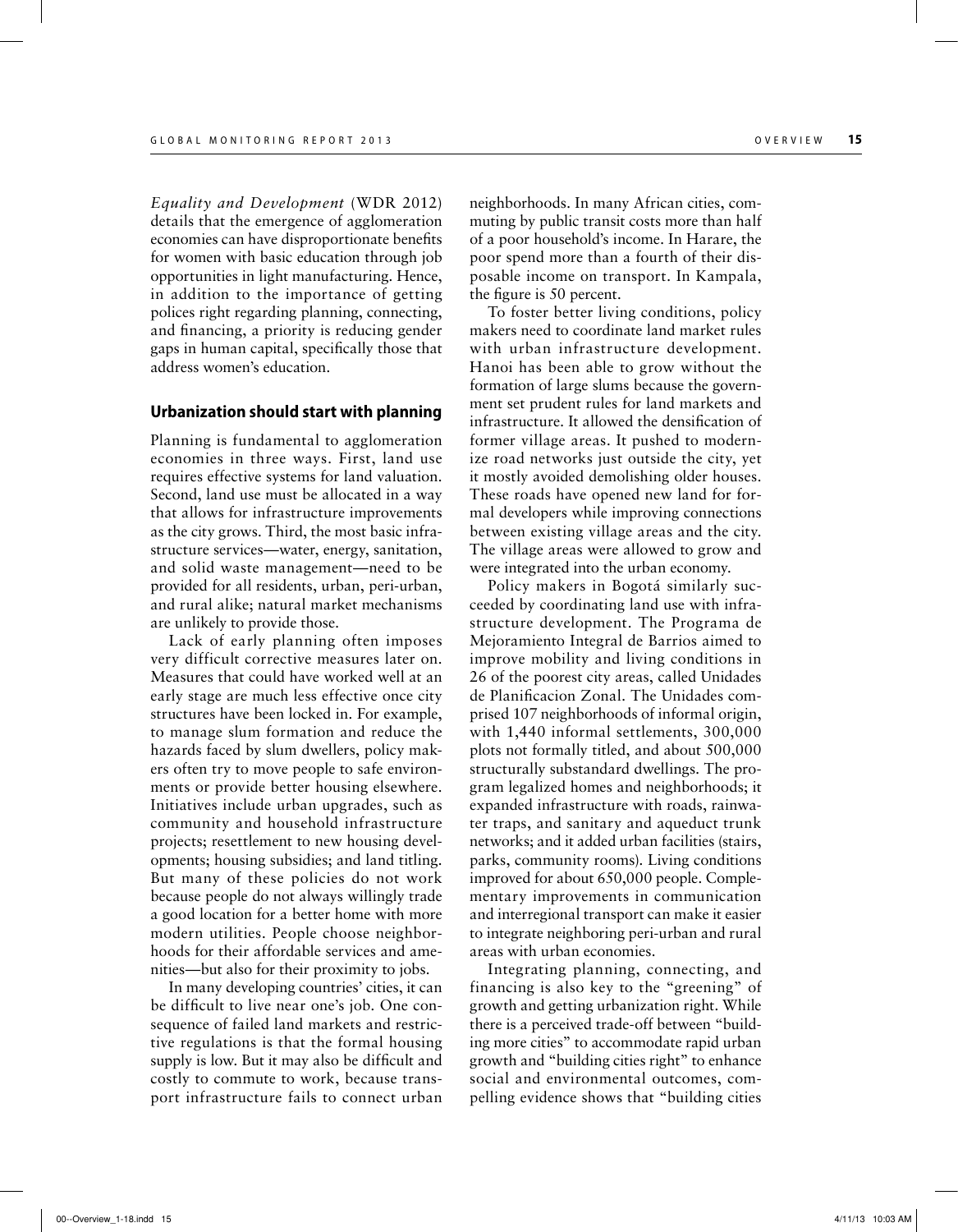right" generates co-benefits in the near term and reduces the prohibitive costs of addressing sprawl, congestion, pollution, and climate change later. Integrating land use and transport plans effectively allows public transport (with its lower energy consumption and emissions) to be a major mode of transport in locations zoned for high density. The Brazilian city of Curitiba has managed to concentrate its population around public transportation lines and hubs, making it possible to maximize the share of trips with low-energy-consumption modes of transportation. Copenhagen redesigned its urban transport network to follow a transit-oriented and bike-friendly approach: it started with a "finger plan" the identification of few priority development areas—and then invested in five-axis transit radials and corridors of new, satellite, railserved towns.

#### **Connectivity depends on more than infrastructure**

To benefit from the opportunities that cities offer, commuting costs need to be low. Moreover, if connections with the surrounding areas are well developed, urban densities can also have a positive impact on rural areas. Research in India has shown a growing link between urban development and a reduction of rural poverty; higher demand for rural products and more options for rural nonfarm diversification followed India's economic liberalization in the early 1990s.

Connections, both between and within cities, benefit producers and consumers, both in urban and rural areas. Connections give producers access to input (including labor) and output markets. They give consumers options and, in many cases, better prices. And connections expose cities and rural areas to new economic opportunities. But policy makers who envision better transport connections for cities and neighborhoods face difficult choices. With limited resources, they cannot invest in everything. It is hard to know which new or improved connections will yield the highest returns over time. Setting priorities for connective investment means picking winners and losers in the short run—but in the long run, thinking about priorities can make a vast difference for cities, surrounding rural areas, and even countries.

More than building and fixing, efforts to improve intercity connections are about the economics of the transport sector, which has a tendency toward natural monopolies. If the market structure for transport service provision does not promote competitive pricing, any cost reductions stemming from network investments will be absorbed as profit by monopolistic providers. The government regulates in large part to induce healthy competition, limiting monopolistic behavior but also limiting the number, or behavior, of competitors where required. Investments in infrastructure are more successful when bundled with regulatory reforms that promote competitive pricing while also ensuring compliance with safety standards.

In Uganda, as in many other African countries, a large gap between transport costs and prices attests to monopolistic behavior. Along the Uganda stretch of the Kampala– Mombasa corridor, home to most of Uganda's industrial production, transport prices average \$2.22 a kilometer—double the average price in the United States—even though transport costs are about \$0.35 a kilometer. According to trucker surveys, 86 percent of the corridor is in good condition. So the fact that providers are making more than 85 percent profit suggests a need for competition, which can be induced most effectively through policy measures and regulation.

Within many cities, the poorest residents are often deprived of affordable transport services. An extreme example is Mumbai, where, according to a study published in 2007, transport expenditures represented at least 16 percent of income for riders in the lowest income category, even though subsidies covered as much as 30 percent of transport costs. While subsidies have not always been successful, some targeted subsidies do reach the right groups and increase access to jobs. For example, South Africa uses highly subsidized weekly coupons, good for 10 journeys between black townships and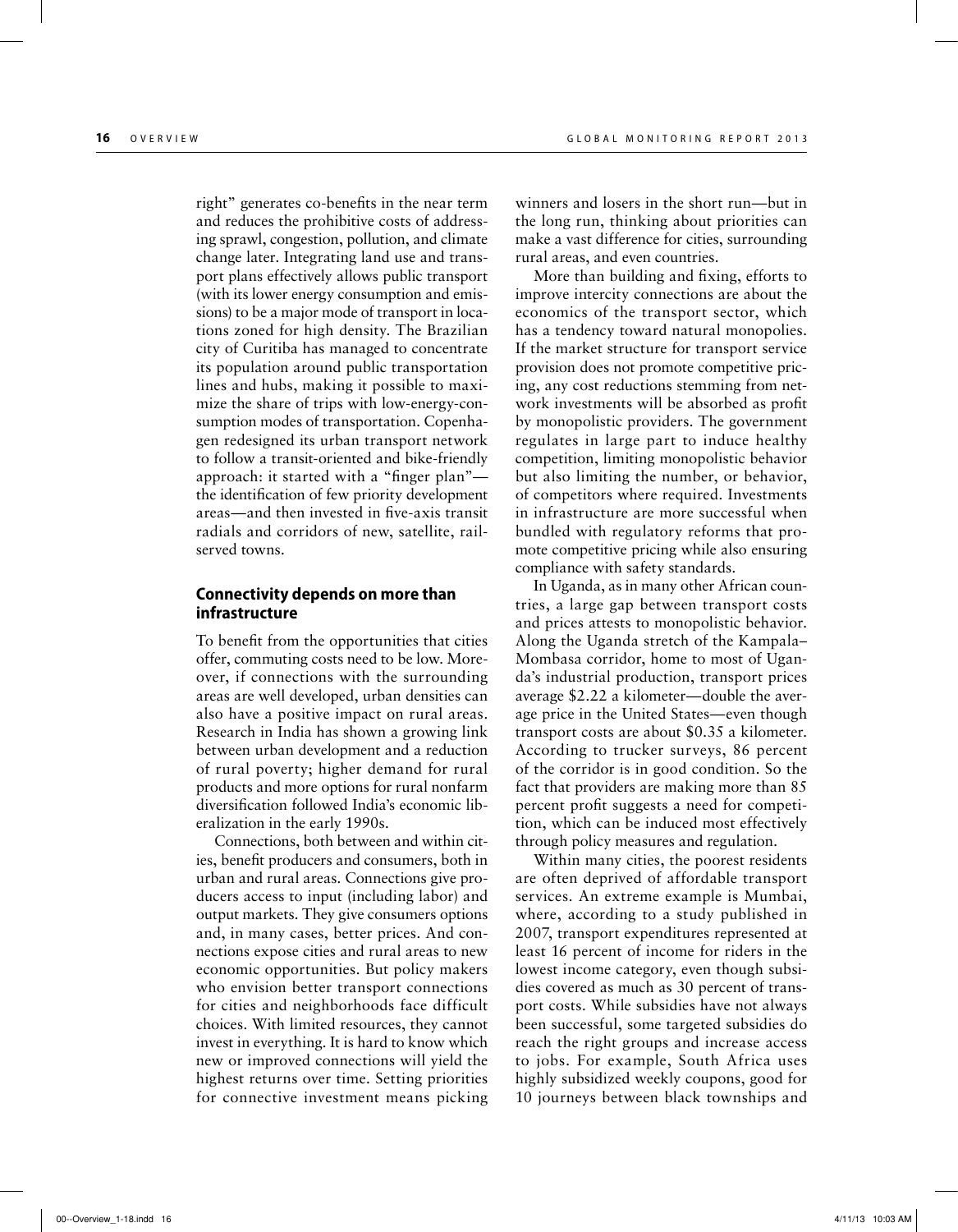industrial development areas, to connect low-income workers to jobs. Brazil requires formal sector employers to provide transit tickets to employees through a system called *vale transporte* (VT); firms then deduct the VT expenditures from taxable income. The VT system—albeit affecting only the formal sector—effectively spreads the cost of transport subsidies between employers and the government.

#### **Finance is the difficult final part of the puzzle**

Having identified priorities for planning and connecting, policy makers confront the problem of financing those investments. The main difficulty is the need for money up front. Large capital outlays are needed to provide infrastructure and services that are not fully in demand now but will become so as urbanization picks up speed. The large capital investments that are needed in the construction phase, whether for transport, water provision, solid waste management, or sewage removal and treatment, are likely to far exceed the budget of any city government. But financing can become more sustainable through taxes realized with increased economic growth, and with the ability of policy makers to leverage land markets and approach local currency debt markets.

More generally, financing of all local services is challenging. While services are best delivered locally, the local tax base is often narrow. That is true not only for cities, but for all subnational governments.<sup>5</sup> These governments are often better suited than agencies of the national government to address the challenges of service delivery. They can more efficiently detect citizens' needs given their informational advantage. That is particularly relevant for beneficiary identification in poverty programs. Subnational governments can direct resources toward these needs (*allocative efficiency*) and can provide some services more efficiently than national governments (*productive efficiency*). Decentralized management and execution of public investment can also be strengthened by joint approaches to address infrastructural gaps. Chile, for instance, is coordinating public investment through regional investment windows, including cofinancing with municipalities. In addition, political decentralization lowers the "barriers to entry" for different groups of society, so they can more easily and directly participate in decision making. An example from Mexico underscores the importance of decentralization: because of political resistance, federal teachers were not decentralized to the states, resulting in a parallel hiring process at the state level that blurred the lines of accountability.

Local provision of services requires fiscal equalization across space to ensure that necessary resources flow toward the districts most in need of them. No country starts from a clean slate, however, and more often than not, reforms of intergovernmental transfers are done at the margin and incrementally. An example is Colombia's current royalty reform, which achieves more equitable distribution of royalty resources.

The financing challenges are largest in rural areas: they are home to the largest number of poor people, but, under growing disparities in fiscal capacity, they are increasingly resource constrained. Subnational governments in urban areas have higher fiscal capacity and are hence better able to influence outcomes through their own revenue decisions. Absent any convergence effects, fiscal capacity in urban areas will increase as agglomeration unfolds, putting rural areas at a further disadvantage. Given uneven advances and levels of autonomy in expenditures, rural governments are more constrained in their ability to provide a highquality package of services to the poor or to target the incidence of spending on direct services where they are needed most.

#### **Notes**

1. The original target to improve the lives of at least 100 million slum dwellers by 2020 was based on an estimation of close to 100 million slum dwellers in the world. Upon measurement of slum populations using the internationally